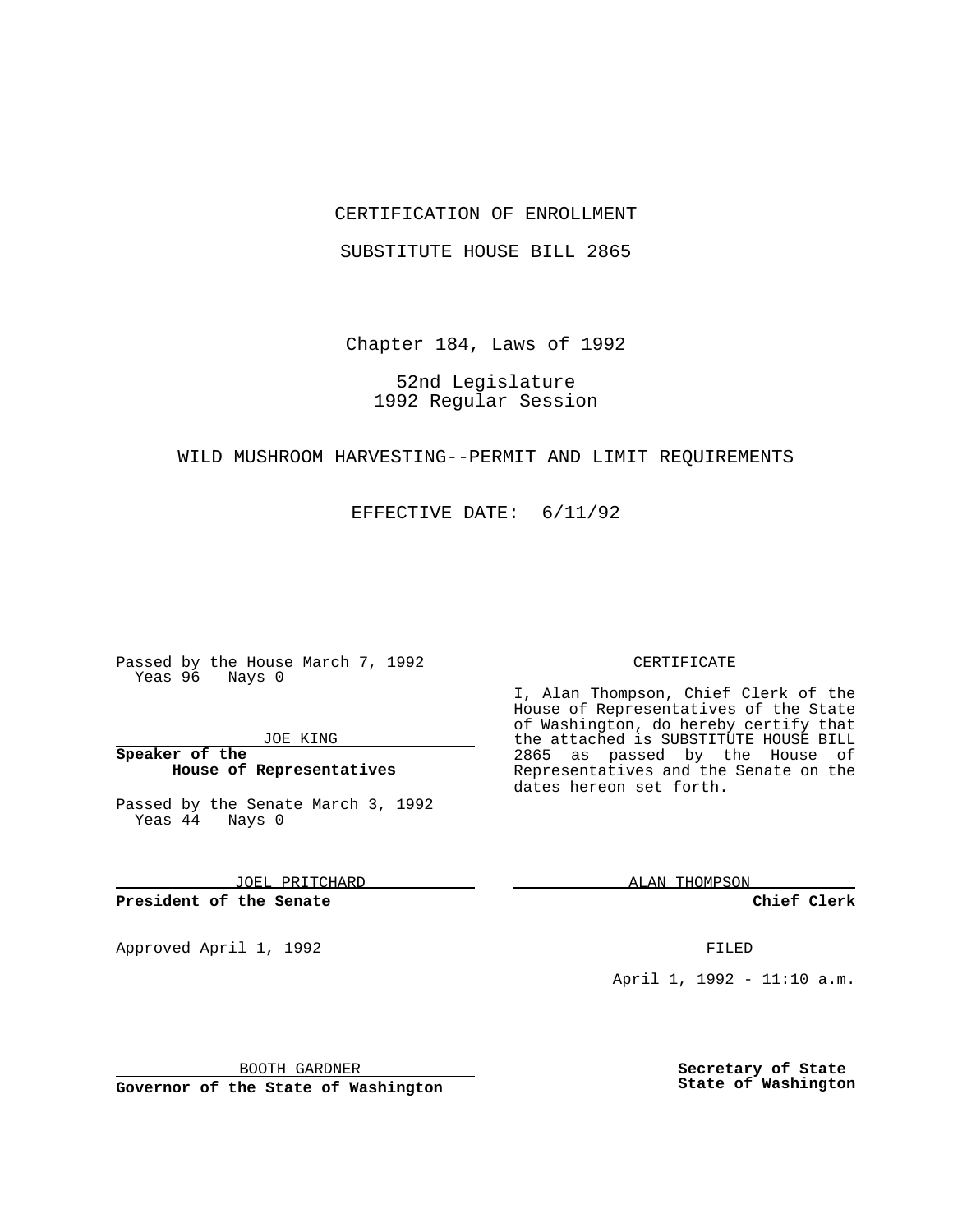# **SUBSTITUTE HOUSE BILL 2865** \_\_\_\_\_\_\_\_\_\_\_\_\_\_\_\_\_\_\_\_\_\_\_\_\_\_\_\_\_\_\_\_\_\_\_\_\_\_\_\_\_\_\_\_\_\_\_

\_\_\_\_\_\_\_\_\_\_\_\_\_\_\_\_\_\_\_\_\_\_\_\_\_\_\_\_\_\_\_\_\_\_\_\_\_\_\_\_\_\_\_\_\_\_\_

# AS AMENDED BY THE SENATE

Passed Legislature - 1992 Regular Session

#### **State of Washington 52nd Legislature 1992 Regular Session**

**By** House Committee on Natural Resources & Parks (originally sponsored by Representatives Sheldon, Belcher, P. Johnson, Jacobsen, Fraser, Nelson, Scott, Winsley, Bowman and Anderson)

Read first time 02/07/92.

1 AN ACT Relating to wild mushrooms; and amending RCW 76.48.020, 2 76.48.060, and 76.48.070.

3 BE IT ENACTED BY THE LEGISLATURE OF THE STATE OF WASHINGTON:

4 **Sec. 1.** RCW 76.48.020 and 1979 ex.s. c 94 s 1 are each amended to 5 read as follows:

 Unless otherwise required by the context, as used in this chapter: (1) "Christmas trees" shall mean any evergreen trees or the top thereof, commonly known as Christmas trees, with limbs and branches, with or without roots, including fir, pine, spruce, cedar, and other coniferous species.

11 (2) "Native ornamental trees and shrubs" shall mean any trees or 12 shrubs which are not nursery grown and which have been removed from the 13 ground with the roots intact.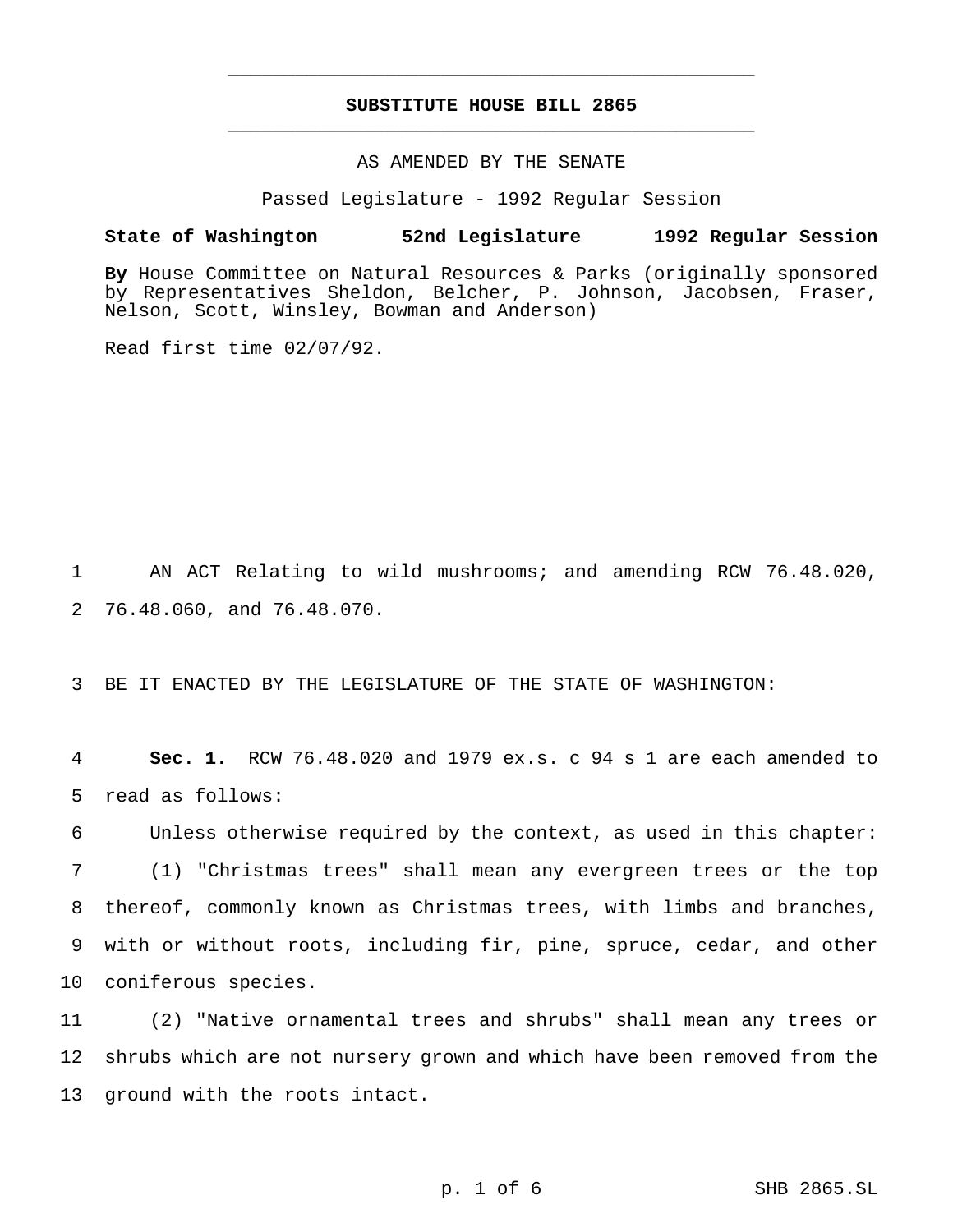(3) "Cut or picked evergreen foliage," commonly known as brush, shall mean evergreen boughs, huckleberry, salal, fern, Oregon grape, rhododendron, and other cut or picked evergreen products.

 (4) "Cedar products" shall mean cedar shakeboards, shake and shingle bolts, and rounds one to three feet in length.

 (5) "Cedar salvage" shall mean cedar chunks, slabs, stumps, and logs having a volume greater than one cubic foot and being harvested or transported from areas not associated with the concurrent logging of timber stands (a) under a forest practices application approved or notification received by the department of natural resources, or (b) under a contract or permit issued by an agency of the United States government.

 (6) "Processed cedar products" shall mean cedar shakes, shingles, fence posts, hop poles, pickets, stakes, or rails; or rounds less than one foot in length.

 (7) "Cedar processor" shall mean any person who purchases and/or takes or retains possession of cedar products or cedar salvage, for later sale in the same or modified form, following their removal and delivery from the land where harvested.

(8) "Cascara bark" shall mean the bark of a Cascara tree.

 (9) "Wild edible mushrooms" means edible mushrooms not cultivated 22 or propagated by artificial means.

 (10) "Specialized forest products" shall mean Christmas trees, native ornamental trees and shrubs, cut or picked evergreen foliage, 25 cedar products, cedar salvage, processed cedar products, wild edible 26 mushrooms, and Cascara bark.

 $((+10))$   $(11)$  "Person" shall include the plural and all corporations foreign or domestic, copartnerships, firms, and associations of persons.

## SHB 2865.SL p. 2 of 6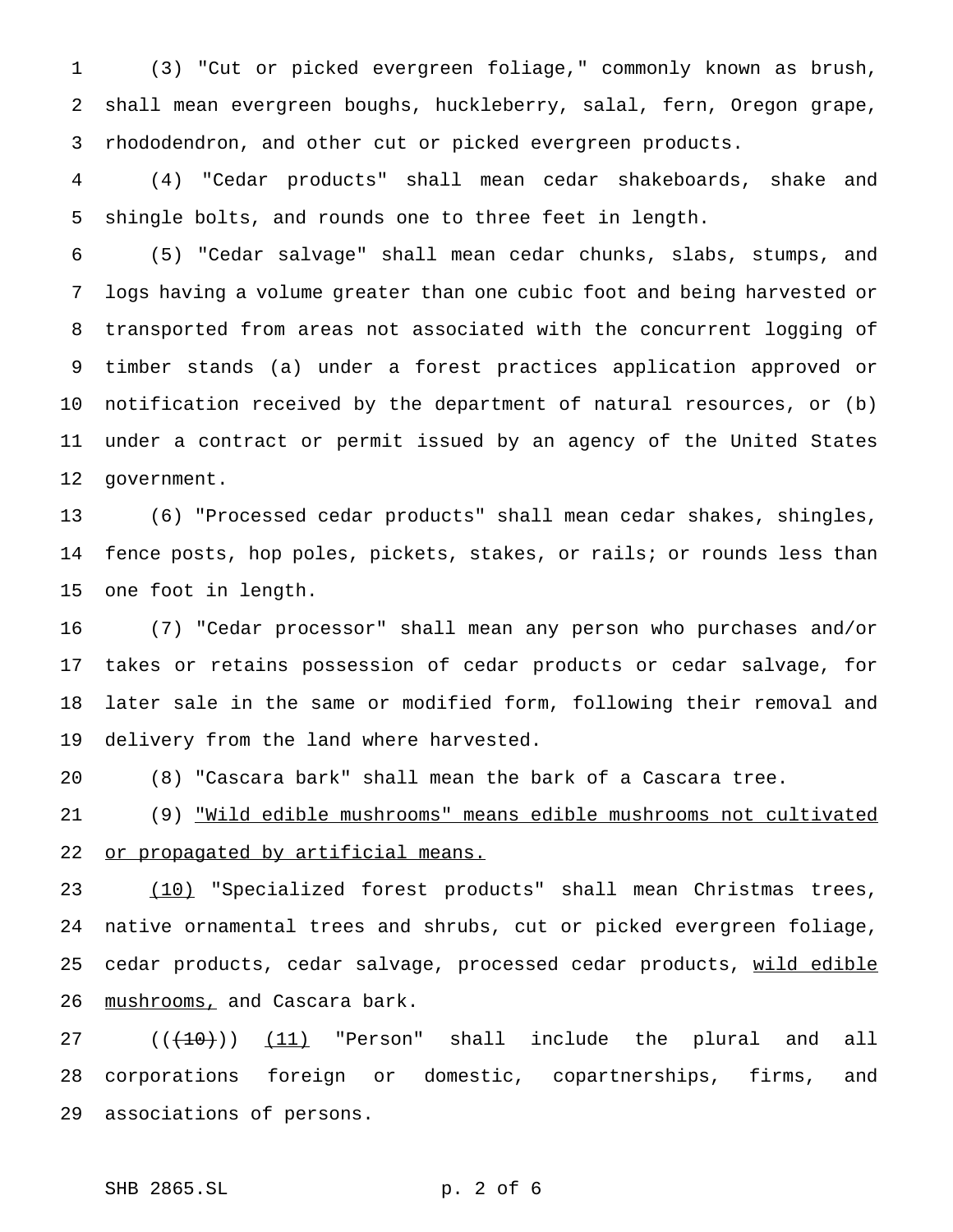$((+11))$   $(12)$  "Harvest" shall mean to separate, by cutting, prying, picking, peeling, breaking, pulling, splitting, or otherwise removing, a specialized forest product (a) from its physical connection with or contact with the land or vegetation upon which it was or has been growing, or (b) from the position in which it has been lying upon such land.

7 (( $(12)$ )) (13) "Transportation" means the physical conveyance of specialized forest products outside or off of a harvest site, including but not limited to conveyance by a motorized vehicle designed for use on improved roadways, or by vessel, barge, raft, or other waterborne conveyance. "Transportation" also means any conveyance of specialized forest products by helicopter.

 $((+13))$   $(14)$  "Landowner" means, with regard to any real property, the private owner thereof, the state of Washington or any political subdivision thereof, the federal government, or any person who by deed, contract, or lease has authority to harvest and sell forest products of the property. "Landowner" does not include the purchaser or successful high bidder at any public or private timber sale.

19 ((<del>(14)</del>)) <u>(15)</u> "Authorization" means a properly completed preprinted form authorizing the transportation or possession of Christmas trees, which form contains the information required by RCW 76.48.080, and a sample of which is filed before the harvesting occurs with the sheriff of the county in which the harvesting is to occur.

 $((+15))$   $(16)$  "Harvest site" means each location where one or more persons are engaged in harvesting specialized forest products close enough to each other that communication can be conducted with an investigating law enforcement officer in a normal conversational tone.  $((+16))$   $(17)$  "Specialized forest products permit" shall mean a printed document in a form specified by the department of natural resources, or true copy thereof, signed by a landowner or his duly

p. 3 of 6 SHB 2865.SL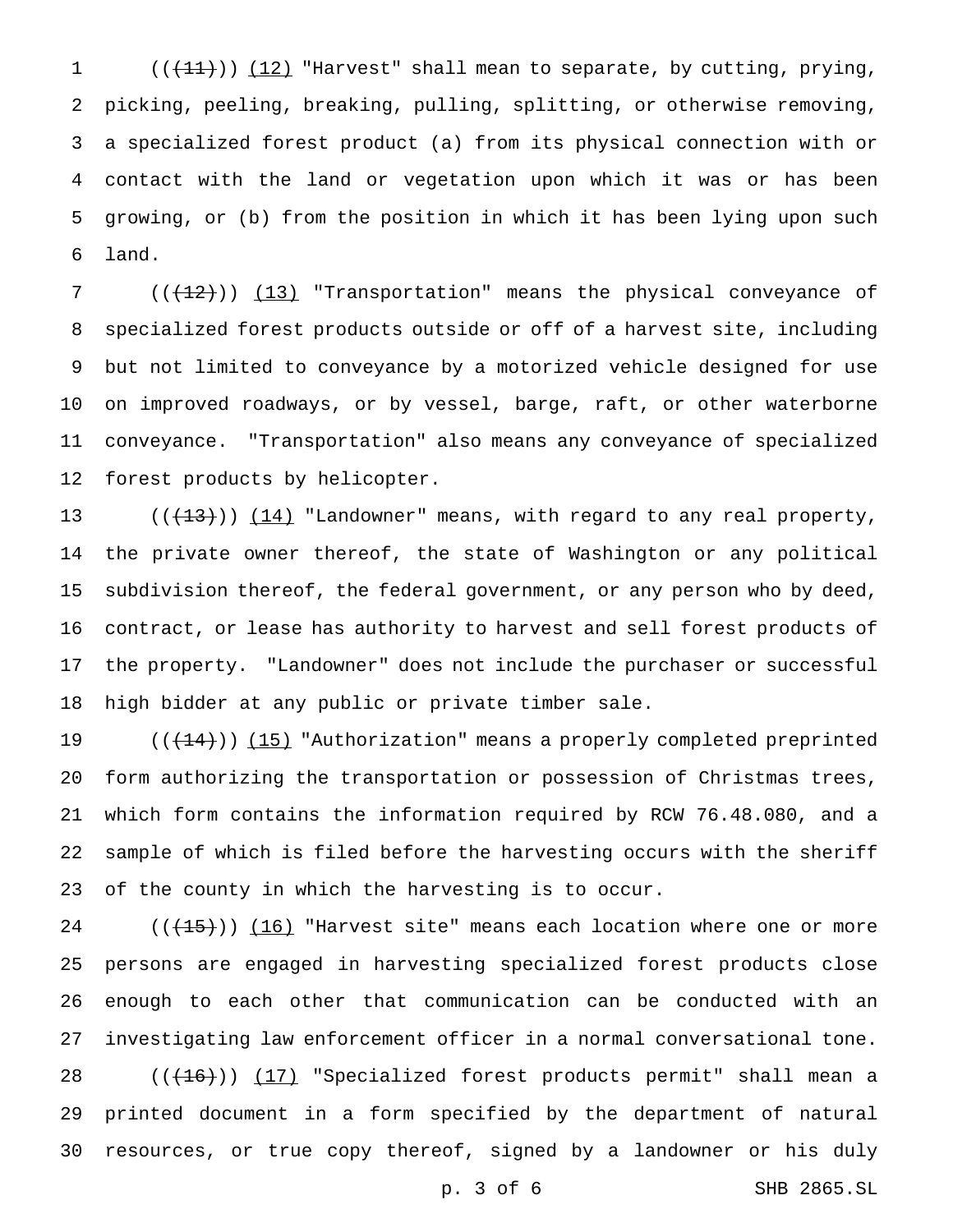authorized agent or representative (herein referred to as "permittors"), and validated by the county sheriff, authorizing a designated person (herein referred to as "permittee"), who shall also have signed the permit, to harvest and/or transport a designated specialized forest product from land owned or controlled and specified by the permittor, located in the county where such permit is issued.

7 (( $(17)$ )) (18) "Sheriff" means, for the purpose of validating specialized forest products permits, the county sheriff, deputy sheriff, or an authorized employee of the sheriff's office.

10 ((<del>(18)</del>)) (19) "True copy" means a replica of a validated specialized forest products permit as reproduced by a copy machine capable of effectively reproducing the information contained on the permittee's copy of the specialized forest products permit. A copy is made true by the permittee or the permittee and permittor signing in the space provided on the face of the copy. A true copy will be effective until the expiration date of the specialized forest products permit unless the permittee or the permittee and permittor specify an earlier date. A permittor may require the actual signatures of both the permittee and permittor for execution of a true copy by so indicating in the space provided on the original copy of the specialized forest products permit. A permittee, or, if so indicated, the permittee and permittor, may condition the use of the true copy to harvesting only, transportation only, possession only, or any combination thereof.

 **Sec. 2.** RCW 76.48.060 and 1979 ex.s. c 94 s 5 are each amended to read as follows:

 A specialized forest products permit validated by the county sheriff shall be obtained by any person prior to harvesting from any 29 lands, including his or her own, more than five Christmas trees, more SHB 2865.SL p. 4 of 6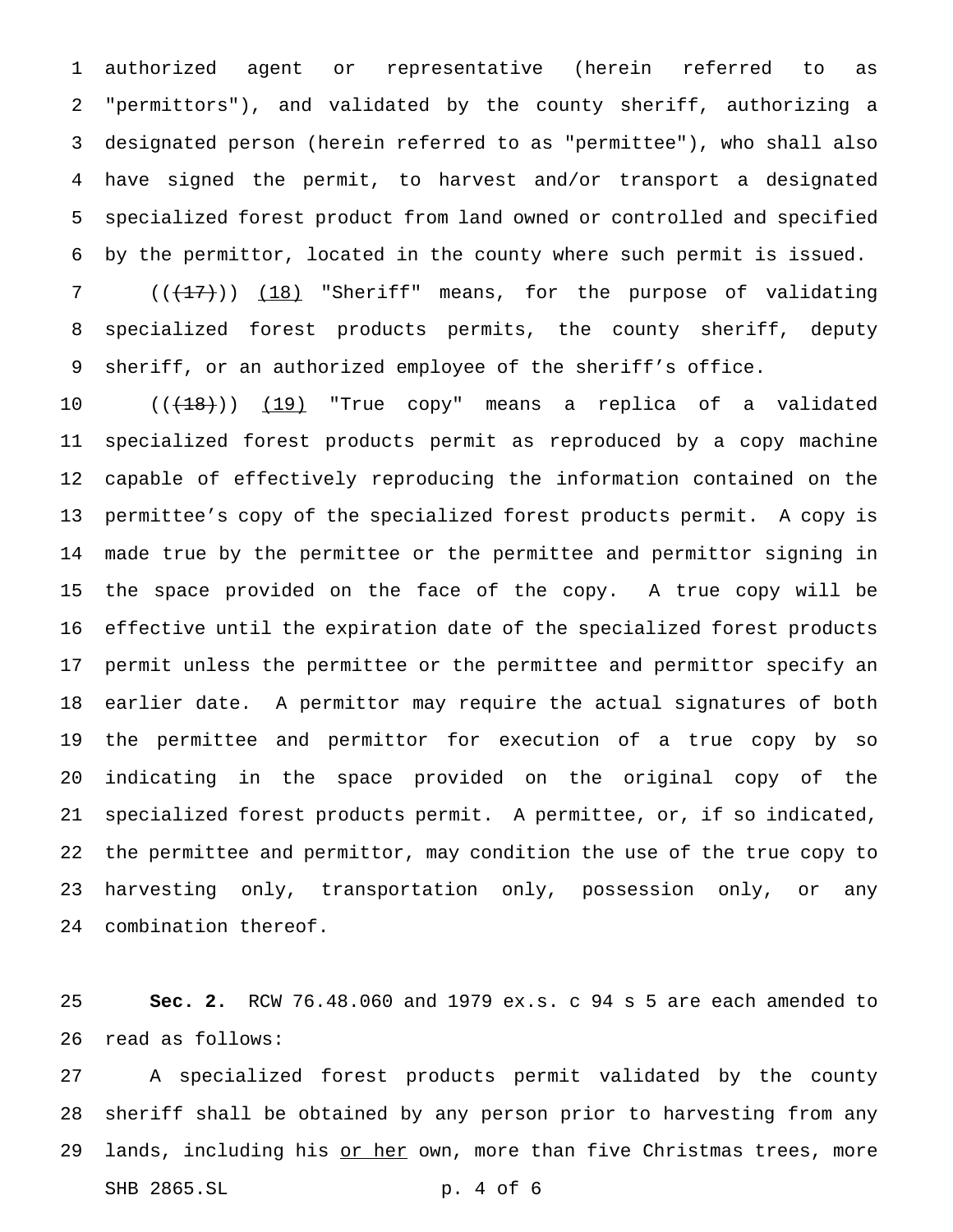than five ornamental trees or shrubs, more than five pounds of cut or picked evergreen foliage, any cedar products, cedar salvage, processed 3 cedar products, or more than five pounds of Cascara bark, or more than three United States gallons of a single species of wild edible mushroom and not more than an aggregate total of nine United States gallons of wild edible mushrooms, plus one wild edible mushroom. Specialized forest products permit forms shall be provided by the department of natural resources, and shall be made available through the office of the county sheriff to permittees or permittors in reasonable quantities. A permit form shall be completed in triplicate for each permittor's property on which a permittee harvests specialized forest products. A properly completed permit form shall be mailed or presented for validation to the sheriff of the county in which the specialized forest products are to be harvested. Before a permit form is validated by the sheriff, sufficient personal identification may be required to reasonably identify the person mailing or presenting the permit form and the sheriff may conduct such other investigations as deemed necessary to determine the validity of the information alleged on the form. When the sheriff is reasonably satisfied as to the truth of such information, the form shall be validated with the sheriff's validation stamp provided by the department of natural resources. Upon validation, the form shall become the specialized forest products permit authorizing the harvesting, possession and/or transportation of specialized forest products, subject to any other conditions or limitations which the permittor may specify. Two copies of the permit shall be given or mailed to the permittor, or one copy shall be given or mailed to the permittor and the other copy given or mailed to the permittee. The original permit shall be retained in the office of the county sheriff validating the permit. In the event a single land ownership is situated in two or more counties, a specialized forest